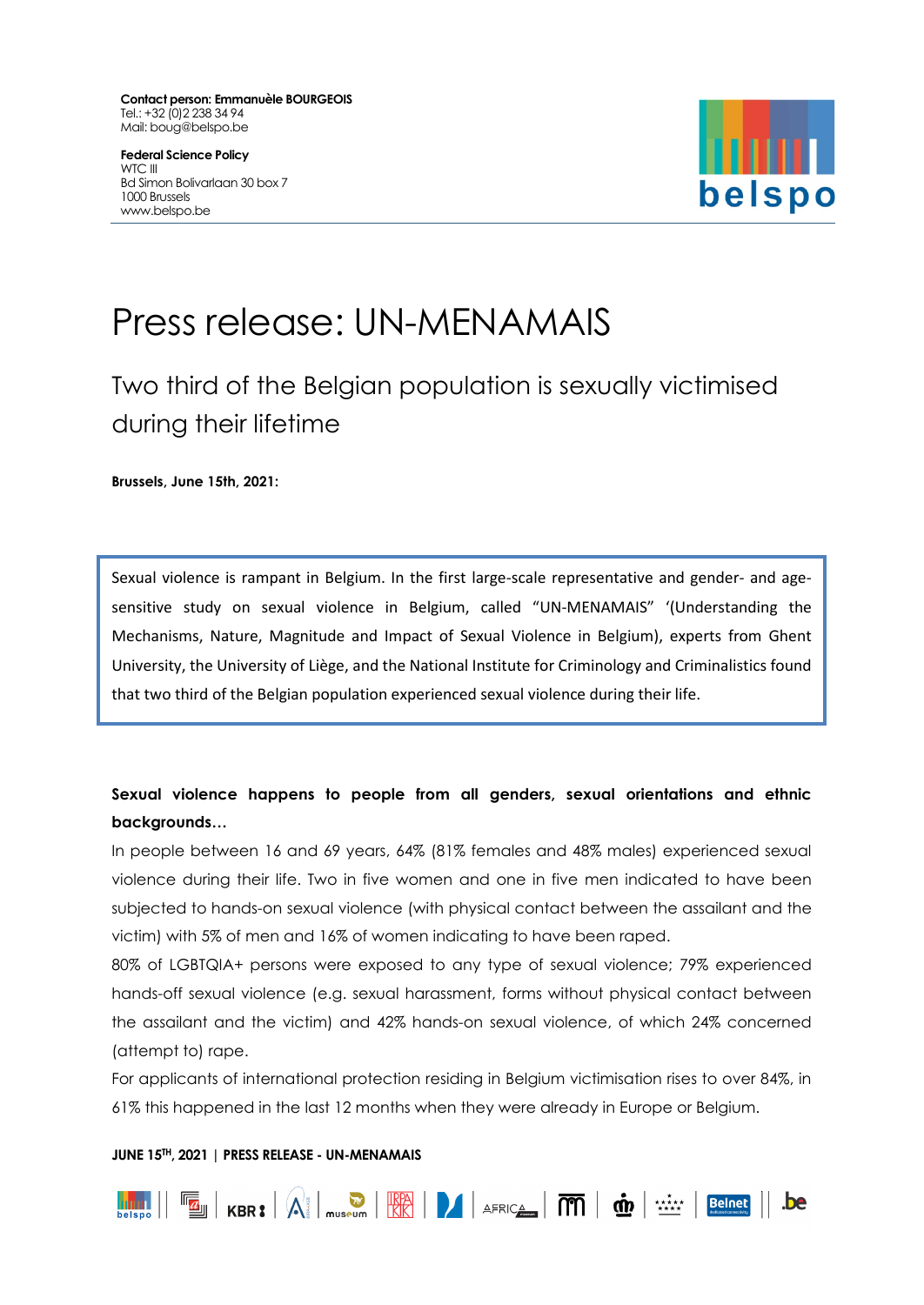Sexual violence was linked to adverse mental health outcomes such as depression, anxiety, PTSD and suicide attempts.

Most victims had not sought for help so far. Only 7% looked for professional help and 4% reported their victimisation to the police.

# **… and ages. Older adults are also exposed to sexual violence.**

Today, June 15th, is World Elder Abuse Awareness Day (WEAAD). Therefore, we want to draw specific attention to our study results on sexual violence in older adults.

In addition to 44% of participants of 70 years and older reporting they had been victimised in their life, one in 12 older adults of 70+ said they had been victimised in the past 12 months: 7% reported hands-off, 2.5% hands-on sexual violence and 0.6% (attempted) rape.

Women and men were equally victimised at this age. Older victims continue to cope with mental health problems, such as depression, anxiety, PTSD and hazardous alcohol use, as a result of sexual violence earlier in live.

Less than half of the older victims had ever talked about their experience to someone in their social network, 6% sought professional help, and only 4% reported the violence to the police.

#### **More information about the research project**

This study was conducted by an interdisciplinary research consortium from Ghent University, ULiège and NICC, led by Prof. Ines Keygnaert (Ghent University) and funded by BELSPO between 2017-2021. To get a better understanding of the mechanisms, nature, magnitude and impact of sexual violence, a representative sample of more than 5000 people living in Belgium and professionals were questioned on sexual violence through an online survey as well as faceto-face interviews. Moreover, over 150 participants who were victimised were interviewed indepth on the impact of the victimisation on their lives as well as on that of their families. In addition, many healthcare and judicial professionals were questioned on forensic responses through a knowledge, attitude and practice survey as well as interviews.

# **Questions on sexual violence?**

Sexual violence cannot be justified in any situation. Never hesitate to ask help. There are several organisations that provide help through telephone or chat in an anonymous way. All help is free.

In Dutch:

• Chatlijn na seksueel geweld: www.seksueelgeweld.be